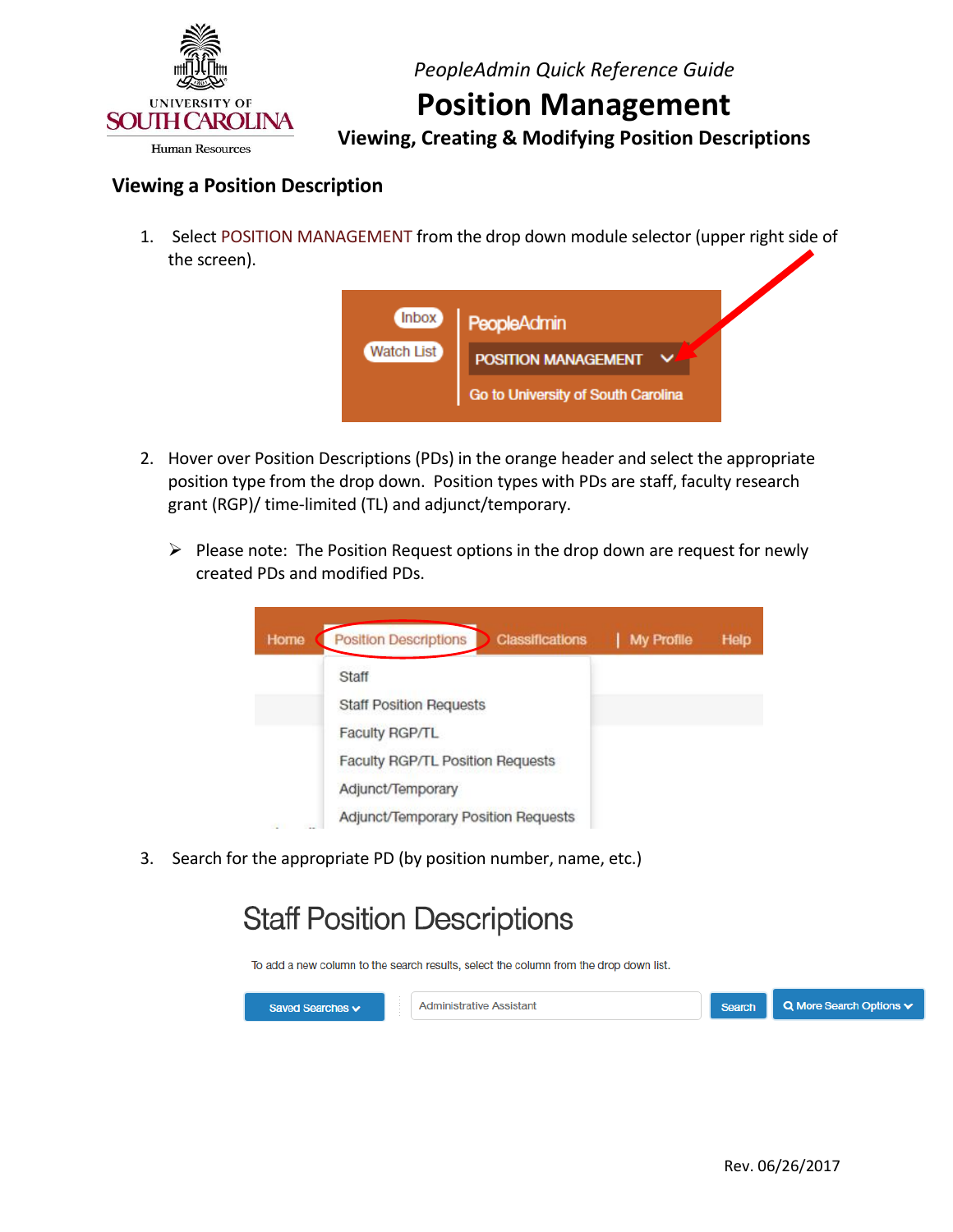

### **Position Management**

 **Viewing, Creating & Modifying Position Descriptions** 

 4. Identify the correct PD and hover over the Actions drop-down for that position (right side of the screen) to select View.

| Ad hoc Search |                                   | x                  | <b>Staff - Position Descriptions</b> |      |                                                     |                                 |                                      |               |                          |                               |
|---------------|-----------------------------------|--------------------|--------------------------------------|------|-----------------------------------------------------|---------------------------------|--------------------------------------|---------------|--------------------------|-------------------------------|
|               | Ad hoc Search 1 Save this search? |                    |                                      |      |                                                     |                                 |                                      |               |                          | Actions $\vee$                |
|               | Internal Title                    | Position<br>Number | Name                                 | Name | Employee Last Employee First Classification<br>Code | <b>Classification Title</b>     | Department                           | <b>Status</b> | <b>Created Date</b>      |                               |
|               | HR Admin Asst 225588              |                    |                                      |      | <b>AA75</b>                                         | <b>Administrative Assistant</b> | Salary Administration and HR Systems | Active        | May 09, 2017 at 12:07 PM | Actions $\mathbf{\mathsf{v}}$ |
|               |                                   |                    |                                      |      |                                                     |                                 |                                      |               |                          | View                          |

 $\triangleright$  The PD will open to the summary tab, separating each section of the description. You will also have the History tab, which details each change that has occurred, and the Reports tab, which provides two versions of the PD for acquiring the employee/supervisor's actual or electronic sign off for their personnel file. The Associated Classification tab is a section in the PD summary as well.

|         | Position Description: HR Admin Asst (Staff)<br><b>Current Status: Active</b><br>Position Type: Staff<br>Department: Salary Administration<br>and HR Systems<br><b>Associated Classification</b><br><b>History</b><br>Reports |  |
|---------|------------------------------------------------------------------------------------------------------------------------------------------------------------------------------------------------------------------------------|--|
|         |                                                                                                                                                                                                                              |  |
| Summary |                                                                                                                                                                                                                              |  |
|         |                                                                                                                                                                                                                              |  |

 $\triangleright$  You also have two options on this screen. On the left top of the Position Summary, you may view the PeopleAdmin delivered PD (which is much longer than those available in the Reports tab), or you may begin a Modify Position Action.

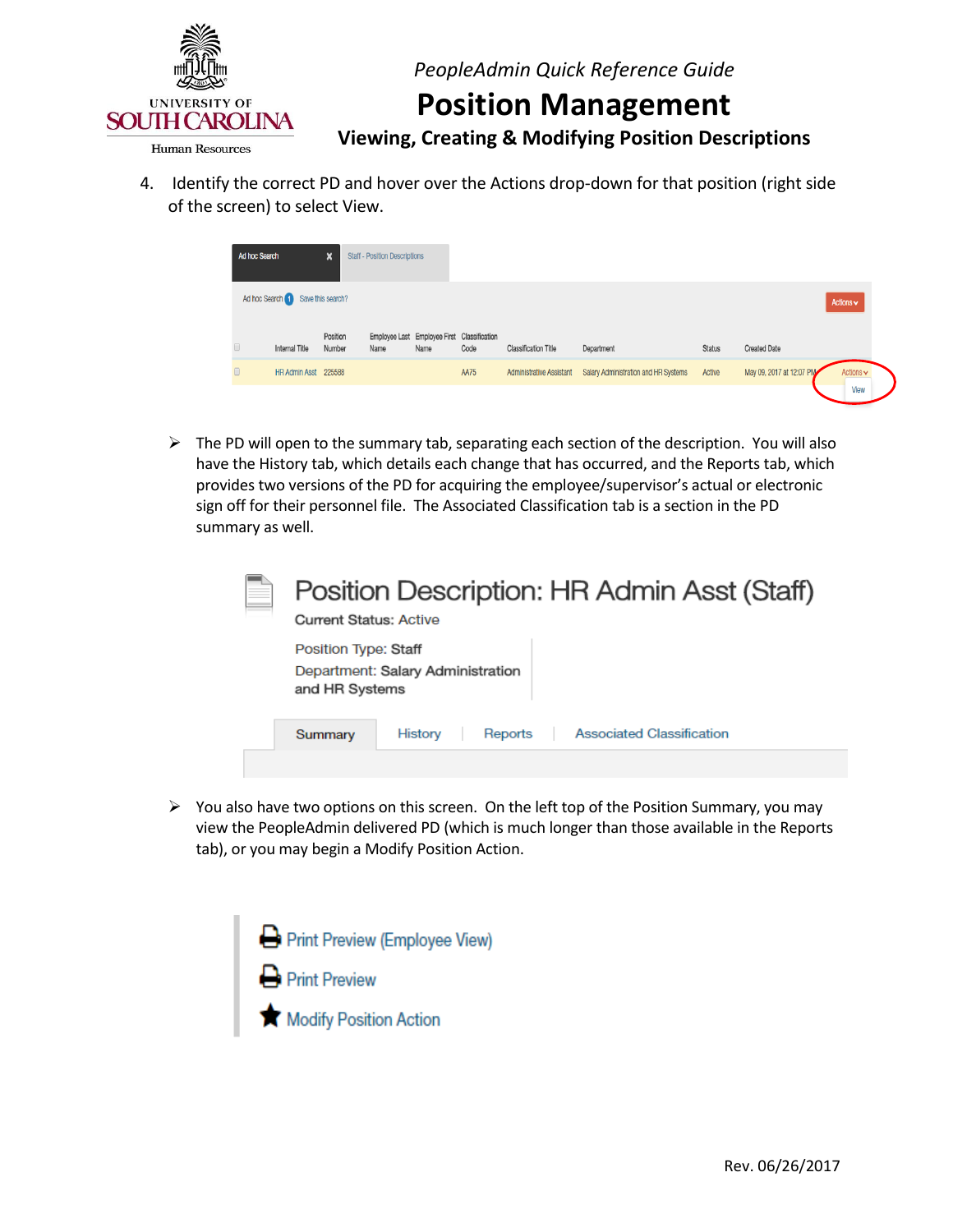

## **Position Management**

 **Viewing, Creating & Modifying Position Descriptions** 

### **Creating a New Position Description**

The following user types can create a new position description:

- $\triangleright$  Initiator
- Department HR Contact
- $\triangleright$  College/Division HR Contact
- 1. From the Position Descriptions drop down, select the appropriate position type for the PD you will be creating. Click + Create New Position Description on the right side of the screen.



2. Click on New Position Description on the Create New pop up box.



3. Complete the Internal Title and Organizational Unit fields.

| $\mathbf{C}$ | <b>New Position Description</b>        |                                                                     | <b>Start Position Request</b> |
|--------------|----------------------------------------|---------------------------------------------------------------------|-------------------------------|
|              | Internal Title *                       | <b>Administrative Assistant</b>                                     |                               |
|              | <b>Organizational Unit</b><br>Campus * | <b>USC Columbia</b><br>$\overline{\mathbf{v}}$                      |                               |
|              | College/Division *                     | <b>Division of Human Resources</b><br>v                             |                               |
|              | Department *                           | Division of Human Resources Department<br>$\boldsymbol{\mathrm{v}}$ |                               |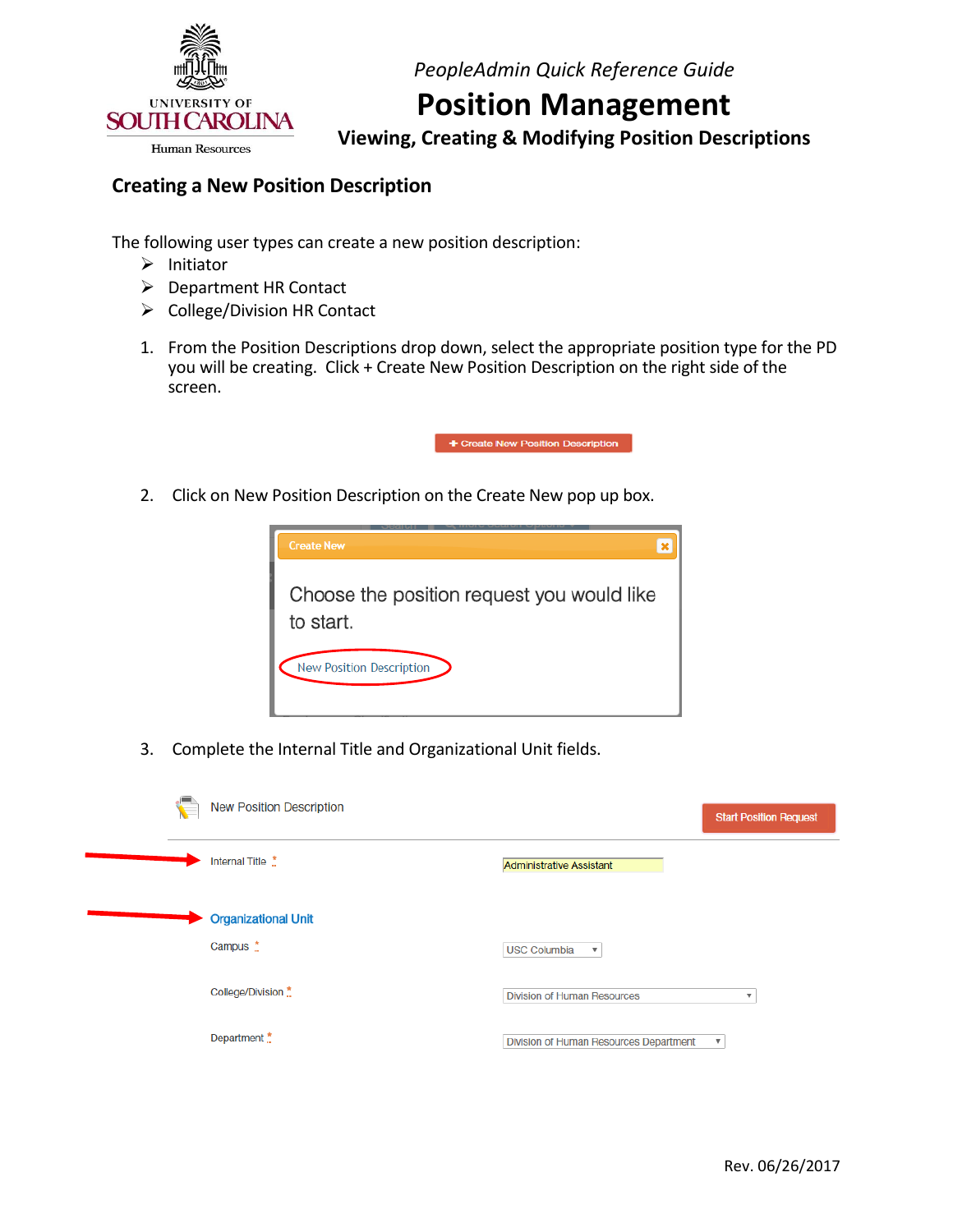

## **Position Management**

 **Viewing, Creating & Modifying Position Descriptions** 

 4. From here, you can either start with only the classification fields completed for you, or you may scroll down and Clone an existing position that is very similar to the new PD you are creating.

Clone an existing Position Description?

| Filter these results |                             |                    |                       |                               |                        |                             |                                                  |               |                              |
|----------------------|-----------------------------|--------------------|-----------------------|-------------------------------|------------------------|-----------------------------|--------------------------------------------------|---------------|------------------------------|
|                      |                             |                    |                       |                               |                        |                             |                                                  |               |                              |
|                      | <b>Internal Title</b>       | Position<br>Number | Employee<br>Last Name | Employee<br><b>First Name</b> | Classification<br>Code | <b>Classification Title</b> | Department                                       | <b>Status</b> | <b>Created Date</b>          |
| $^{\circ}$           | Administrative<br>Assistant | 001829             |                       |                               | <b>AA75</b>            | Administrative<br>Assistant | <b>Division of Human Resources</b><br>Department | <b>Active</b> | June 25, 2017 at<br>01:34 PM |

5. Click Start Position Request**.** Complete the various required fields on each tab.



 $\triangleright$  You will notice many fields are starred and highlighted in red. This is to let you know they are required and you will not be able to move forward with your PD modification until the fields are completed. The text just below the field describes the information needed for that field.

| Work County | Please select<br>This field is required.                |
|-------------|---------------------------------------------------------|
|             | Please select the county where the position is located. |

 $\triangleright$  As you make your way through the tabs, it is important that you either click Save before moving to another tab to the left, or click Next to save and move to the next tab. For example, if you have just completed the Position Details and you click the ADA Checklist tab without saving, the system will give you a warning message asking if you would like to Cancel and return to the current tab and save your work, or click OK and lose any unsaved information in that section.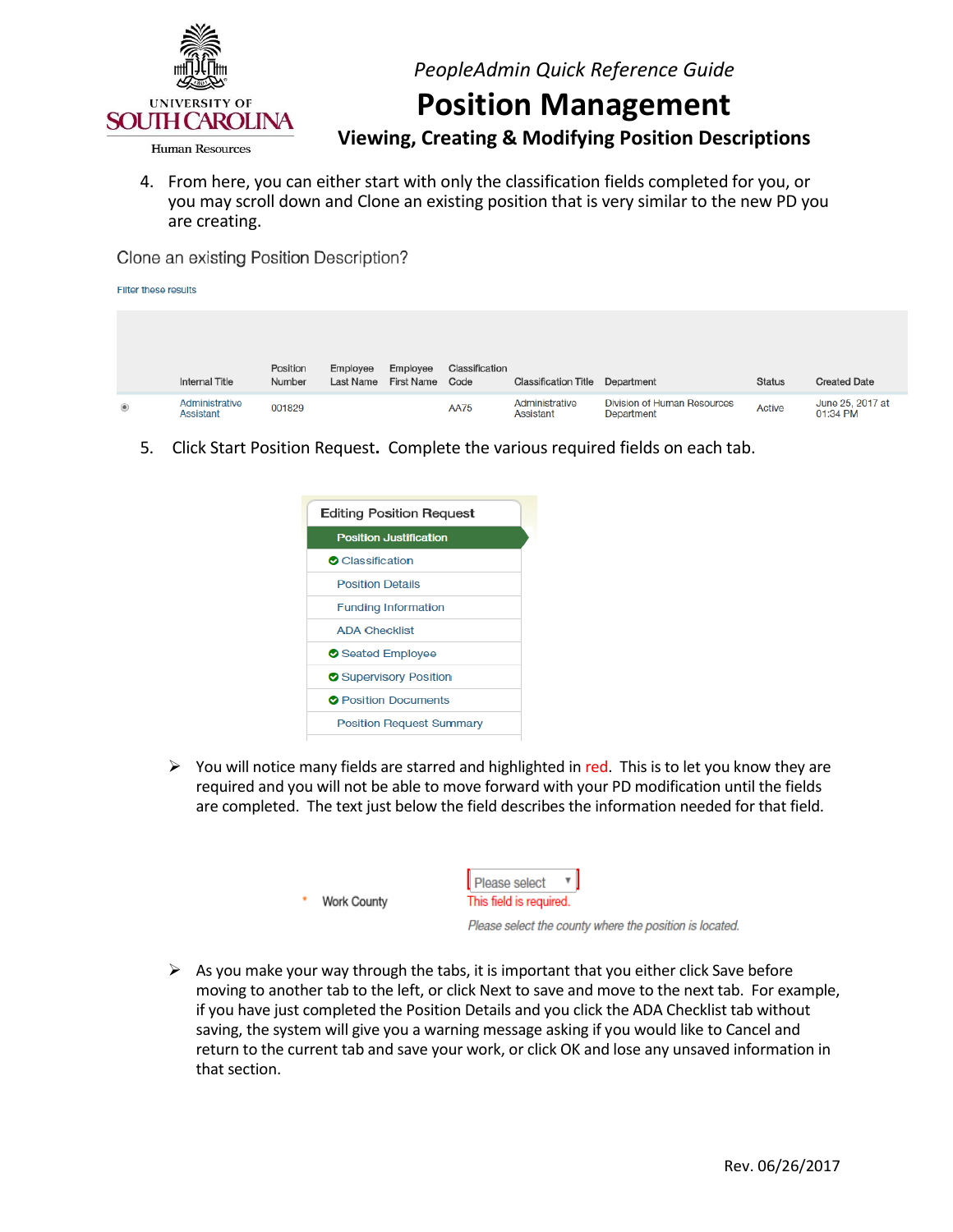

# **Position Management**

 **Viewing, Creating & Modifying Position Descriptions** 

 $\triangleright$  When you have navigated through all the tabs and are on the Position Request Summary page, any tabs that have exclamation points  $\bigcup$  next to them indicate that there is required information missing that must be completed before moving forward.



- $\triangleright$  You can go directly to that tab to complete these required fields by selecting the Edit button next to the tab title.
- 6. Once completed, from the Position Request Summary page, toggle over Take Action on Position Request, and select the appropriate next step in [the workflow.](http://www.sc.edu/about/offices_and_divisions/human_resources/docs/pa_system_workflows.pdf)
	- $\triangleright$  A Take Action box will pop up and allow you to add comments to accompany your request. The comments will then appear in the email message sent to the next approver in the workflow and become a **permanent part of the position description record that cannot be removed.**

| <b>Take Action</b>                                                          |  |
|-----------------------------------------------------------------------------|--|
| Submit to HR Class & Comp (move to HR<br>Class & Comp)                      |  |
| Comments (optional)                                                         |  |
| Add this position request to your watch<br>list?<br><b>Submit</b><br>Cancel |  |
|                                                                             |  |

 $\triangleright$  Once the position has been approved by HR Classification and Compensation, you will receive an email notification, and will then be able to view the completed position description.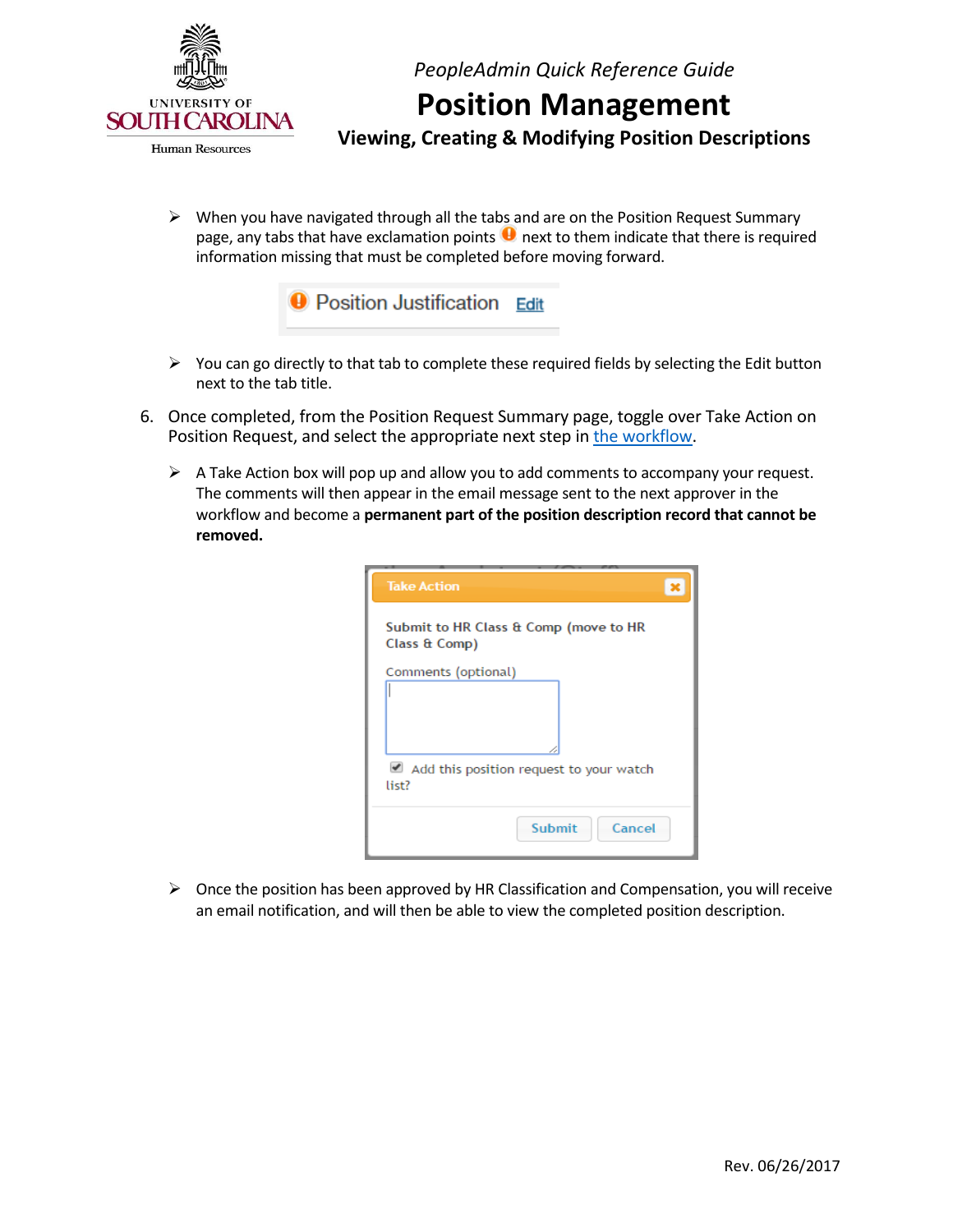

## **Position Management**

 **Viewing, Creating & Modifying Position Descriptions** 

### **Modify an Existing Position Description**

- 1. In the Position Management module, select the appropriate position type from the Position Description drop-down box.
- 2. Search for the position description you would like to modify (search by position number, name, etc).



- 3. Click View from the Actions drop-down to the right side of the search results. The Position Description Summary is displayed. Now, you may click the right side of the screen.
	- The system will display the following prompt. Click **Start.**

Start Modify Position Action Position Request on Administrative Assistant?

Once it has been started, this position request will lock the position description from other updates until the position request has completed.



- 4. Complete the various required fields on each tab of the request.
	- $\triangleright$  The Modify PD Action form will open and looks very similar to when you created a new position description. Additional fields you will be required to complete are: Reason for Position Modification, Please explain the request to modify the position, Requested Salary, Current Salary Supplement, and Total Salary. Once these required fields are completed, you will be able to modify any fields on the PD (as applicable to the modification request).
	- $\triangleright$  When all the tabs have been completed/updated as necessary and you are on the Position Request Summary page, any tabs that have exclamation points  $\bullet$  next to them indicate that there is required information missing that must be completed before moving forward.
	- $\triangleright$  You can go directly to that tab to complete these required fields by selecting the Edit button next to the tab title.
- 5. Once complete, from the Position Request Summary page, toggle over Take Action on Position Request, and select the appropriate next step in the workflow. [the workflow.](http://www.sc.edu/about/offices_and_divisions/human_resources/docs/pa_system_workflows.pdf)<br>Rev. 06/26/2017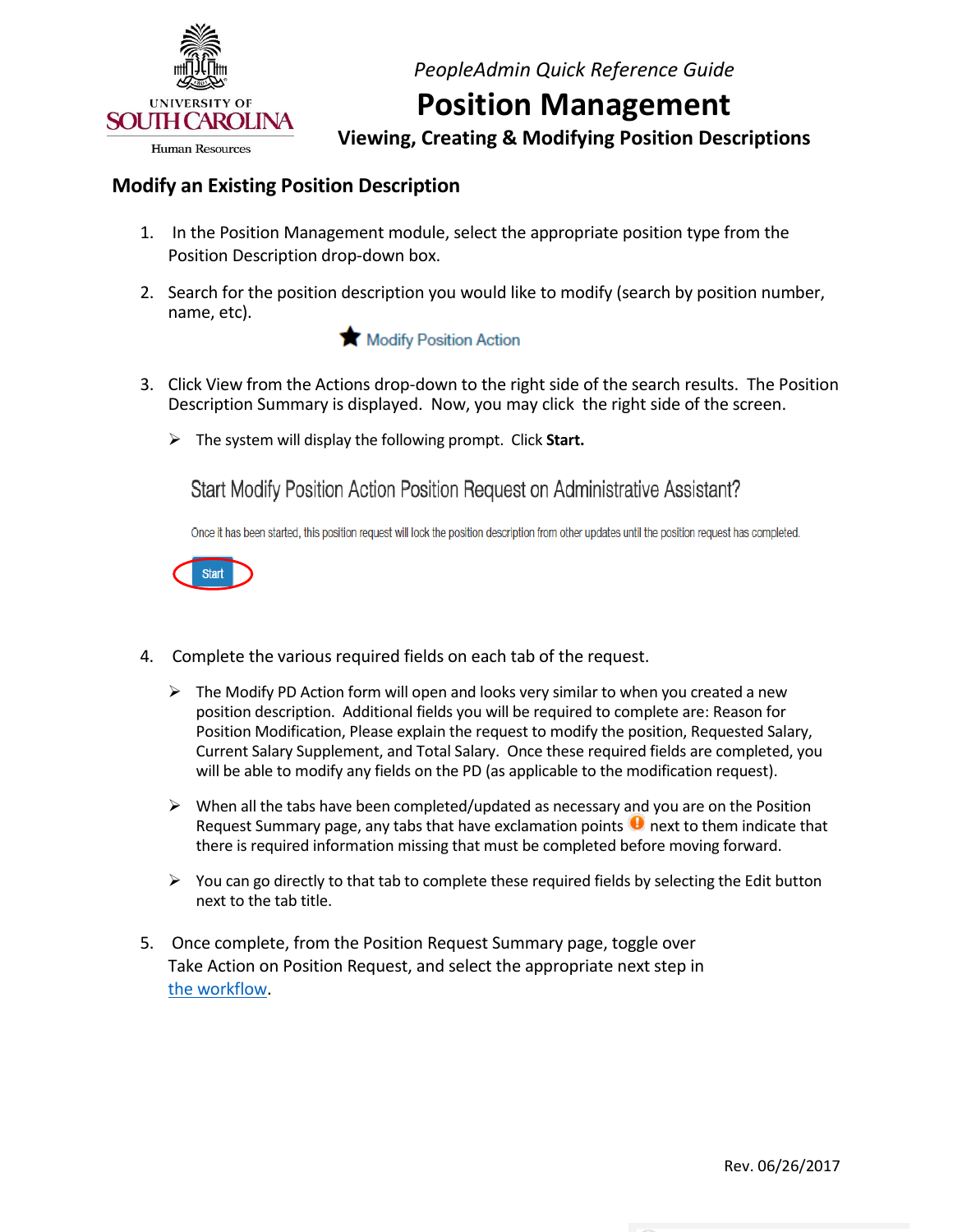

**Human Resources** 

*PeopleAdmin Quick Reference Guide* 

# **Position Management**

 **Viewing, Creating & Modifying Position Descriptions** 

 $\triangleright$  A Take Action box will pop up and allow you to add comments to accompany your request. The comments will then appear in the email message sent to the next approver in the workflow and also become a **permanent part of the position description record that cannot be removed.** 

| <b>Take Action</b>                                     |  |
|--------------------------------------------------------|--|
| Submit to HR Class & Comp (move to HR<br>Class & Comp) |  |
| Comments (optional)                                    |  |
| Add this position request to your watch<br>list?       |  |
| <b>Submit</b><br>Cancel                                |  |

 $\triangleright$  Once the position has been approved by HR Classification and Compensation, you will receive an email notification, and will then be able to view the completed position description.

#### **Position Description Acknowledgement**

 For existing employees who you have either initially created a PD for their existing position, or you have modified their current PD for, there is a report available in the system to be used for the employee and supervisor to sign, acknowledging the PD. There is also a report available for new hires. This report should be saved and uploaded into the onboarding module to electronically sign the PD.

 1. To access the reports, follow the steps for Viewing the Position Description, then click the Reports tab.

| Position Description: Administrative Assistant (Staff)<br><b>Current Status: Active</b> |  |
|-----------------------------------------------------------------------------------------|--|
| <b>Position Type: Staff</b><br>Department: Division of Human                            |  |
| <b>Resources Department</b>                                                             |  |
| <b>Associated Classification</b><br>History<br>Reports<br>Summary                       |  |
| Position Description Report - Staff<br>PD for Electronic Signature - Onboarding         |  |